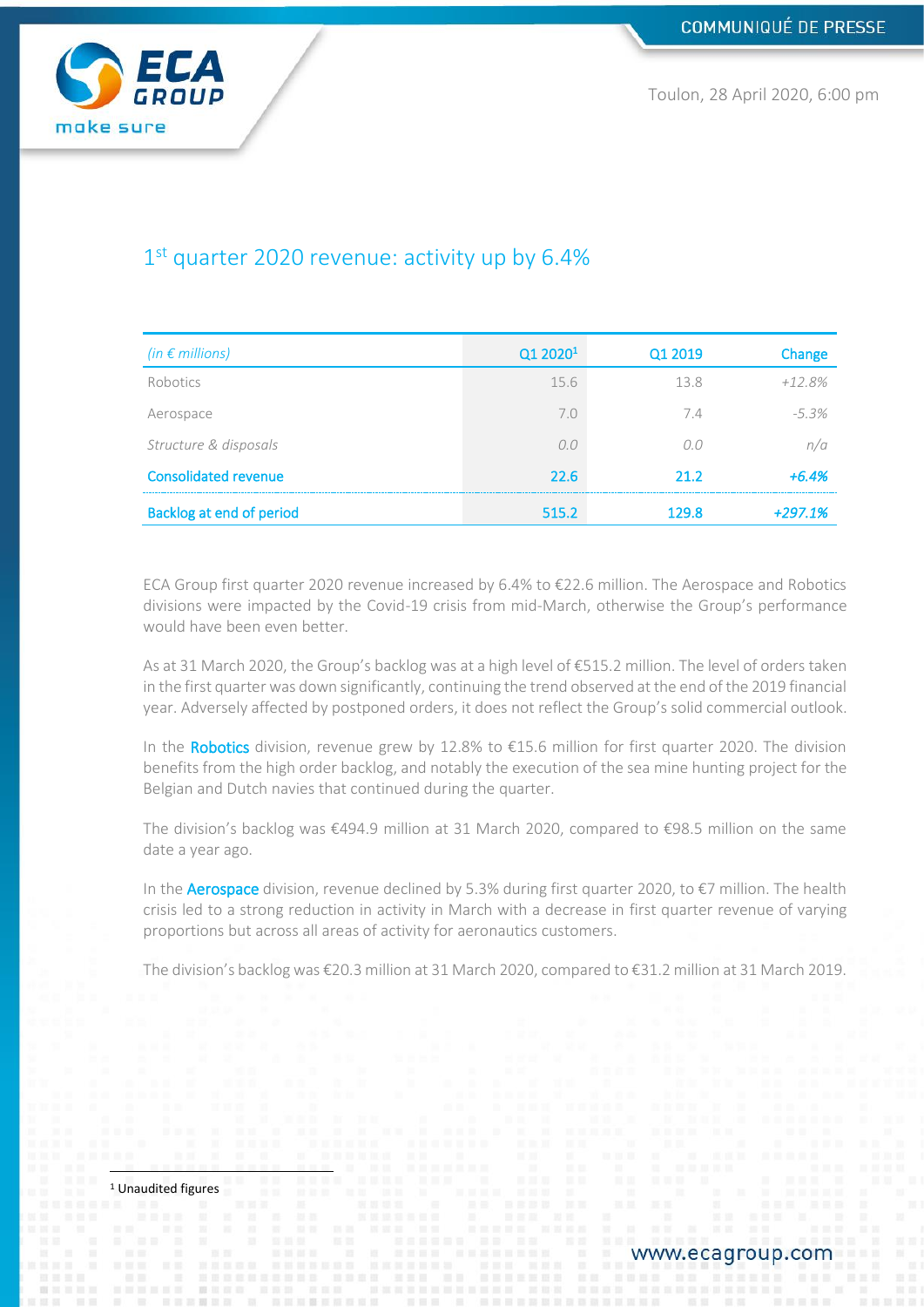

# 2020 outlook and cancellation of the dividend increase planned in 2019

Since the beginning of the crisis, ECA Group has implemented a global adaptation plan to protect the health of its employees and to preserve, as far as possible, the activities that are essential for its customers and its cash-in-hand.

Activities have been rapidly adapted within the sites to protect employee health, notably through the use of remote working whenever possible, and a business continuity plan has been implemented.

The Group has set up a cost readjustment plan, with the implementation of partial or total reductions in activity for almost 50% of its workforce, particularly in the Aerospace division which has been more affected by the crisis. At the same time, ECA Group will request a guaranteed loan from the French State to fully safeguard its liquidity whilst preserving its confirmed credit lines.

In this context, the Board of Directors has decided not to propose the 25% increase in the dividend per share and, as a result, has amended the draft resolution that will be submitted to the Shareholders' General Meeting of 5 June 2020, reducing the dividend per share from €0.50 to €0.40, identical to that paid in 2019.

The crisis will have consequences on the Group's performance in 2020, particularly during the second quarter. The most badly affected area of the business will be the Aerospace division in which, faced with the collapse of global air traffic, the major customers have decided to suspend or significantly reduce the production of commercial aircraft. The Group has been implementing a plan to capture commercial and technological synergies between its divisions since 2018. The plan will now be accelerated given the market changes.

ECA Group's outlook remains solid. The Group has an excellent backlog of over four years of revenue and is positioned in markets, particularly that of defence, which should be preserved over the short and medium term.

www.ecagroup.com